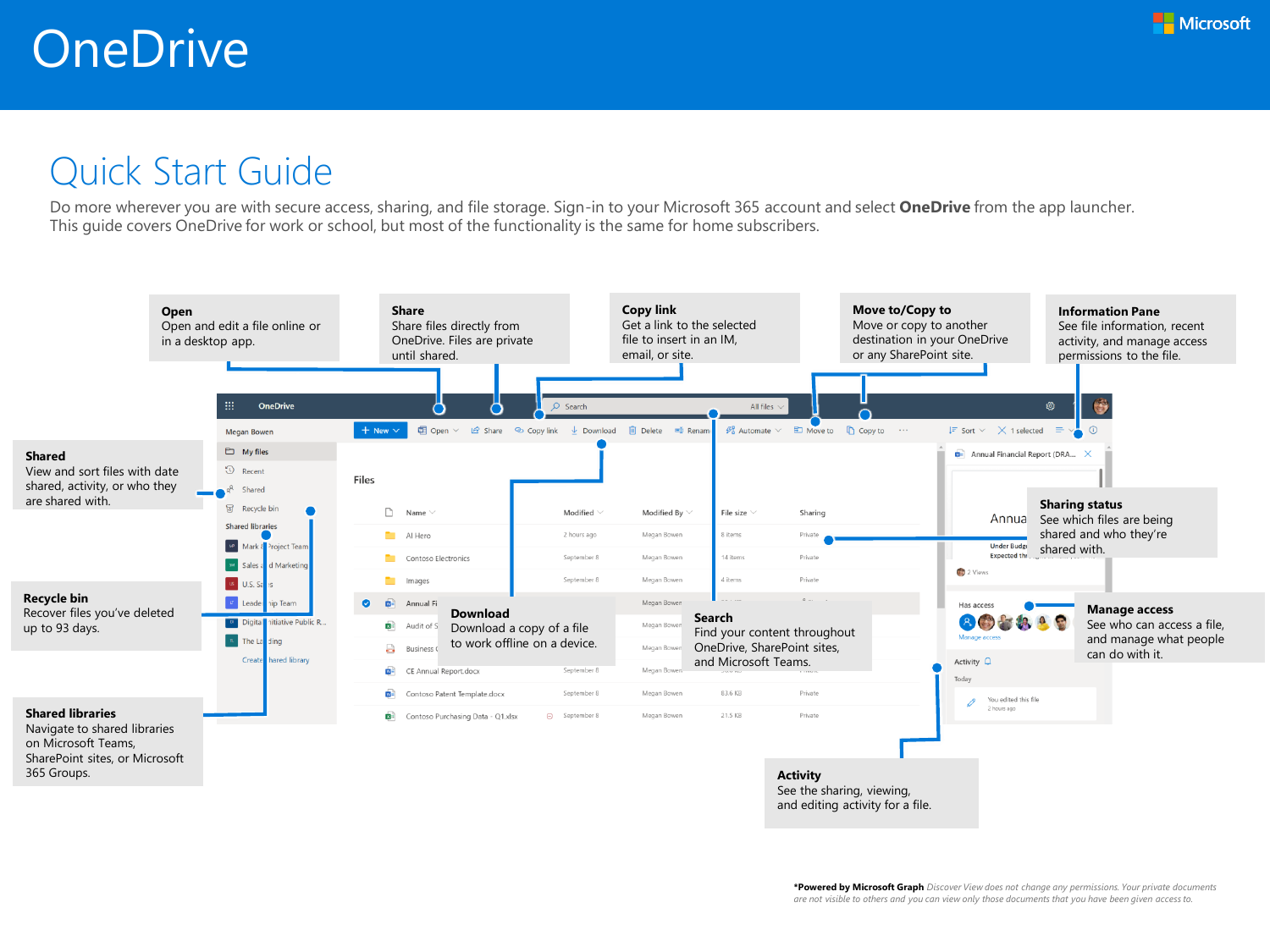## **OneDrive**

## OneDrive Mobile

The OneDrive mobile app supports personal, work and school accounts on iOS, Android, and Windows devices, and can be downloaded from the app stores.

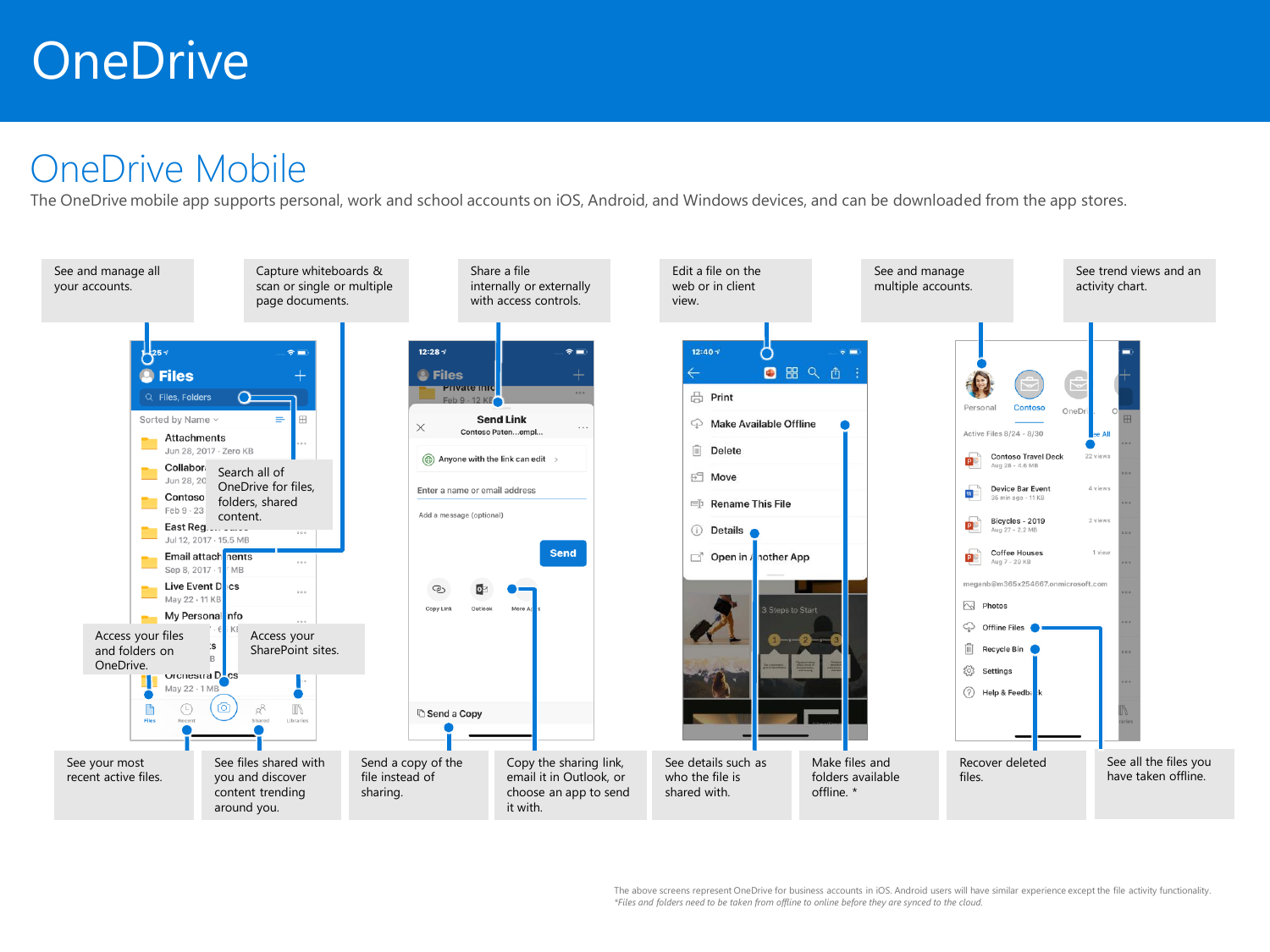# **OneDrive**

### Create or upload files and folders

You can create **New** files and folders or upload existing files and folders from your device. In OneDrive, select **Upload** > **Files**. Or select a location in OneDrive and drag and drop files or folders from your device.

| <b>OneDrive</b> |                                                                                |
|-----------------|--------------------------------------------------------------------------------|
| an Bowen        | + New $\vee$ $\overline{\uparrow}$ Upload $\vee$ $\overline{\uparrow}$ Share Q |
| <b>Files</b>    | Files                                                                          |
| Recent          | Files > $E_{\epsilon}$ Folder                                                  |
| Shared          | Name $\vee$                                                                    |
| <b>Discover</b> | $\sum_{i=1}^{N}$ Agreements                                                    |
| Recycle bin     | Annual Financial Report - FINAL<br>w                                           |

### Share files

The files and folders you store in OneDrive are private until you decide to share them. You can stop sharing at any time. You can grant **Edit** or **View** permissions for recipients and set time limitations on a file to specify when it will no longer be accessible. In OneDrive, select a file and then select **Share.** 



Based on admin settings, sharing levels are: **Anyone** – people inside and outside your org can access. Links can be forwarded. **People <organization>** – everyone in your org can access.

**People with existing access –** create a link to be used by people who already have access.

**Specific people** – specify email addresses of the people you want to give access to.

## Copy Link

You can also share a file by copying the link and pasting it in email, IM, a webpage, or a OneNote page. In OneDrive, select a file and then select **Copy link**. Copy the link and then paste it in the destination.

|                                                          | Search                                                                                                           |
|----------------------------------------------------------|------------------------------------------------------------------------------------------------------------------|
|                                                          | <b>De</b> Open ∨ Le Share © Copy link Le Download in Delete = Rename                                             |
| Files $>$ East Region<br>Name $\vee$<br>Agreements<br>n. | $\times$<br>Link created<br>Make sure you copy the link below.<br>https://m365x254667-my.sharepoint.com/:p<br>ЭO |
| Annual Fina<br>w                                         | Anyone with the link can edit >                                                                                  |
| w                                                        | Annual Financial Ineport (private ratio                                                                          |

### Save and Open files in Office apps *(Requires Microsoft 365, Office 2019, or Office 2016)*

You can save or open Office documents in OneDrive from the Office apps. In any Office document, select **File > Save a Copy**, choose your OneDrive, and then pick the folder where you want to save the file. To open a file stored on OneDrive, select **File > Open**, choose your OneDrive, and then select the file.